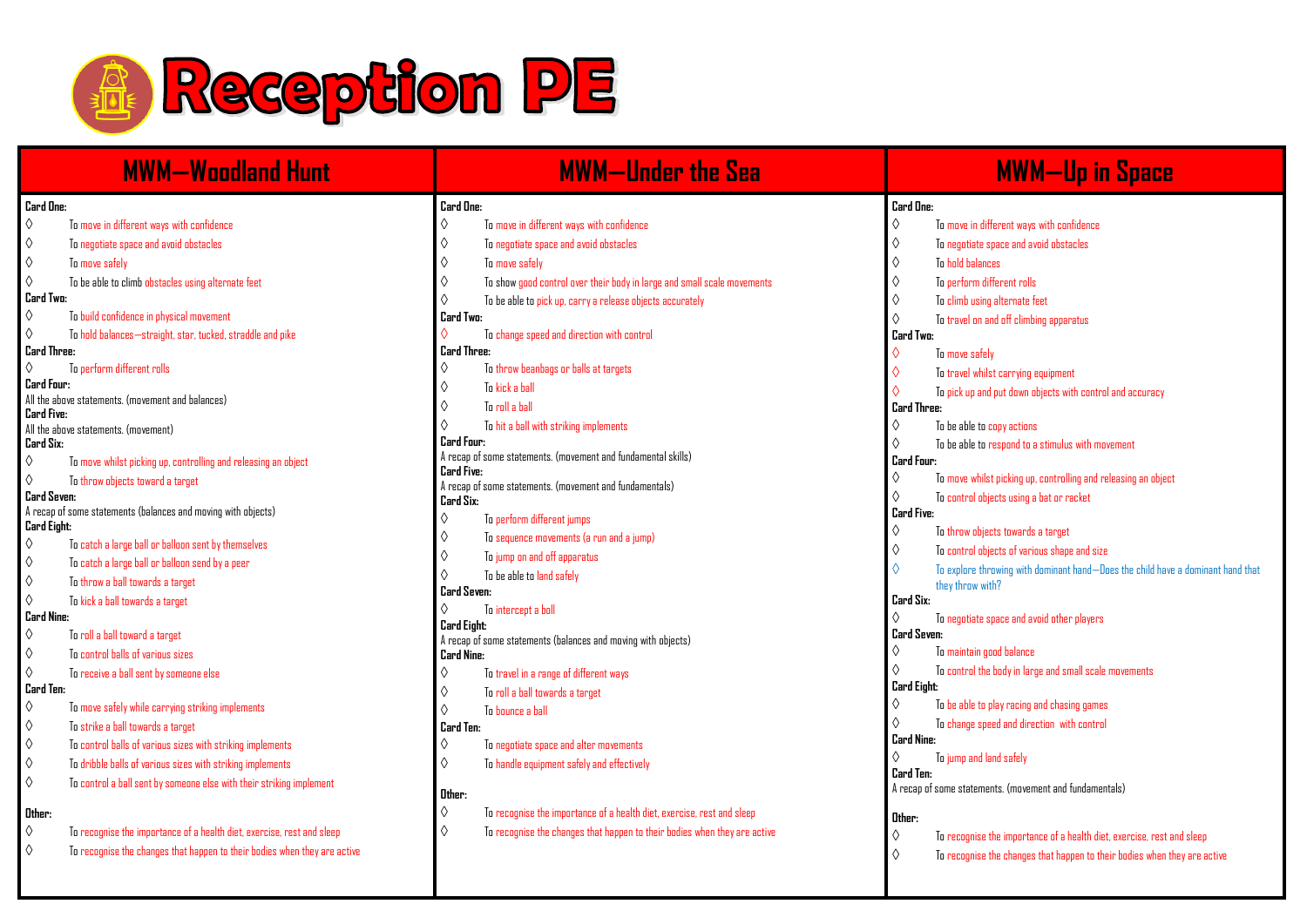

| <b>Athletics (FUNdamentals)</b>                                                                                                                                                                                                                                                                                                                                                                                                                                                                                                                                                                                                                                                                                                                                                                                                                                                                                                                                                                                                                                                                 | <b>Team Games</b>                                                                                                                                                                                                                                                                                                                                                                                                                                                                                                                                                                                                                                                                                                                                                                                                                                                                                                                                                                                                                                                                                                    | <b>Dance and Gymnastics</b>                                                                                                                                                                                                                                                                                                                                                                                                                                                                                                                                                                                                                                                                                                                                                                                                                                                                                                                                                                                                                                                                                                                                                                                                                                                                                                                                                                                                                                                                                                                                    |
|-------------------------------------------------------------------------------------------------------------------------------------------------------------------------------------------------------------------------------------------------------------------------------------------------------------------------------------------------------------------------------------------------------------------------------------------------------------------------------------------------------------------------------------------------------------------------------------------------------------------------------------------------------------------------------------------------------------------------------------------------------------------------------------------------------------------------------------------------------------------------------------------------------------------------------------------------------------------------------------------------------------------------------------------------------------------------------------------------|----------------------------------------------------------------------------------------------------------------------------------------------------------------------------------------------------------------------------------------------------------------------------------------------------------------------------------------------------------------------------------------------------------------------------------------------------------------------------------------------------------------------------------------------------------------------------------------------------------------------------------------------------------------------------------------------------------------------------------------------------------------------------------------------------------------------------------------------------------------------------------------------------------------------------------------------------------------------------------------------------------------------------------------------------------------------------------------------------------------------|----------------------------------------------------------------------------------------------------------------------------------------------------------------------------------------------------------------------------------------------------------------------------------------------------------------------------------------------------------------------------------------------------------------------------------------------------------------------------------------------------------------------------------------------------------------------------------------------------------------------------------------------------------------------------------------------------------------------------------------------------------------------------------------------------------------------------------------------------------------------------------------------------------------------------------------------------------------------------------------------------------------------------------------------------------------------------------------------------------------------------------------------------------------------------------------------------------------------------------------------------------------------------------------------------------------------------------------------------------------------------------------------------------------------------------------------------------------------------------------------------------------------------------------------------------------|
| Running:<br>To run for 1 minute<br>$\Diamond$<br>To know the words sprinting, jogging, walking and running<br>♦<br>To show differences in running speeds<br>♦<br>Jumping:<br>To perform a two feet to two feet jump<br>♦<br>To perform a two feet to one foot jump<br>♦<br>To perform a one foot to two feet jump<br>$\Diamond$<br>To perform a hop (1-1 same foot)<br>♦<br>To perform a leap (I to I landing on other foot)<br>♦<br>To show control at take-off and landing<br>$\Diamond$<br>Throwing:<br>To perform and experiment with rolling different<br>♦<br>equipment<br>To perform and experiment with underarm throwing<br>$\Diamond$<br>To perform and experiment with overarm throwing<br>$\Diamond$<br>To throw into a target<br>♦<br>Other fundamental actions:<br>To catch large equipment<br>♦<br>To experiment with ways to catch objects<br>$\Diamond$<br>To perform and experiment with the movements leap-<br>$\Diamond$<br>ing, jumping, hopping, skipping and galloping<br>To kick large equipment<br>$\Diamond$<br>To experiment with ways to kick objects<br>$\Diamond$ | <b>Physical Skills:</b><br>To roll a ball in a game situation<br>To underarm throw in a game situation<br>♦<br>To overarm throw in a game situation<br>♦<br>To catch large balls in a game situation<br>♦<br>To use and experiment with different batting equipment<br>♦<br>To strike a ball in a game<br>To kick a ball in a game situation<br>To dodge people and equipment in a game situation<br>To move into a space independently<br>To jump to stop or catch a ball<br>To avoid others by controlling their body<br>♦<br>To move forward, sideways and backwards at different<br>♦<br>speeds with control.<br>Team skills:<br>To include others in their games.<br>♦<br>To begin to recognise their own strengths<br>$\Diamond$<br>To begin to recognise others' strengths<br>$\Diamond$<br>To stick to rules of the activity<br>♦<br>Tactic and thinking skills:<br>To talk about what our bodies do during exercise<br>♦<br>To explain how practicing skills can help you feel warmer<br>♦<br>and why is it good to play and get out of breath<br>To develop simple attacking and defending techniques<br>♦ | <b>Balancing:</b><br>To stand like a gymnast<br>♦<br>To sit in pike sit<br>♦<br>To show and explore the 5 basic shapes: straight/tucked/star/straddle/pike.<br>♦<br>To balance in these shapes on large body parts: back, front, side, bottom.<br>♦<br>To explore and balance on front and back so that extended arms and legs are held off the floor: arch<br>♦<br>and dish shapes<br>To hold balances for a count of 5<br>$\Diamond$<br>Travelling:<br>To perform and experiment with the movements leaping, jumping, hopping, skipping and galloping<br>♦<br>To explore using a bench to perform movements<br>♦<br>To explore stretching, twisting and turning when performing movements<br>♦<br>To move forwards, backwards, sideways, high and low<br>♦<br>To move slowly and quickly<br>♦<br>Jumping:<br>To know how to take off for a jump<br>♦<br>To know how to land a jump<br>♦<br>To perform a straight jump, star jump and tuck jump<br>♦<br>Ralling:<br>To perform a pencil and dish rolls<br>♦<br>To perform an egg roll<br>To begin to turn an egg roll into the Teddy Bear Roll<br>♦<br><b>Dance Composition and Performance:</b><br>♦<br>To perform individually and with a partner<br>To begin to understand moving in time with someone else<br>♦<br>To remember a short dance (Eight movements)<br>♦<br>To use own ideas to sequence dance<br>♦<br>To respond appropriately to a variety of stimuli through movement (Music, pictures, stories, feelings)<br>♦<br>To show some control, co-ordination, confidence, rhythm and balance<br>♦ |
|                                                                                                                                                                                                                                                                                                                                                                                                                                                                                                                                                                                                                                                                                                                                                                                                                                                                                                                                                                                                                                                                                                 |                                                                                                                                                                                                                                                                                                                                                                                                                                                                                                                                                                                                                                                                                                                                                                                                                                                                                                                                                                                                                                                                                                                      |                                                                                                                                                                                                                                                                                                                                                                                                                                                                                                                                                                                                                                                                                                                                                                                                                                                                                                                                                                                                                                                                                                                                                                                                                                                                                                                                                                                                                                                                                                                                                                |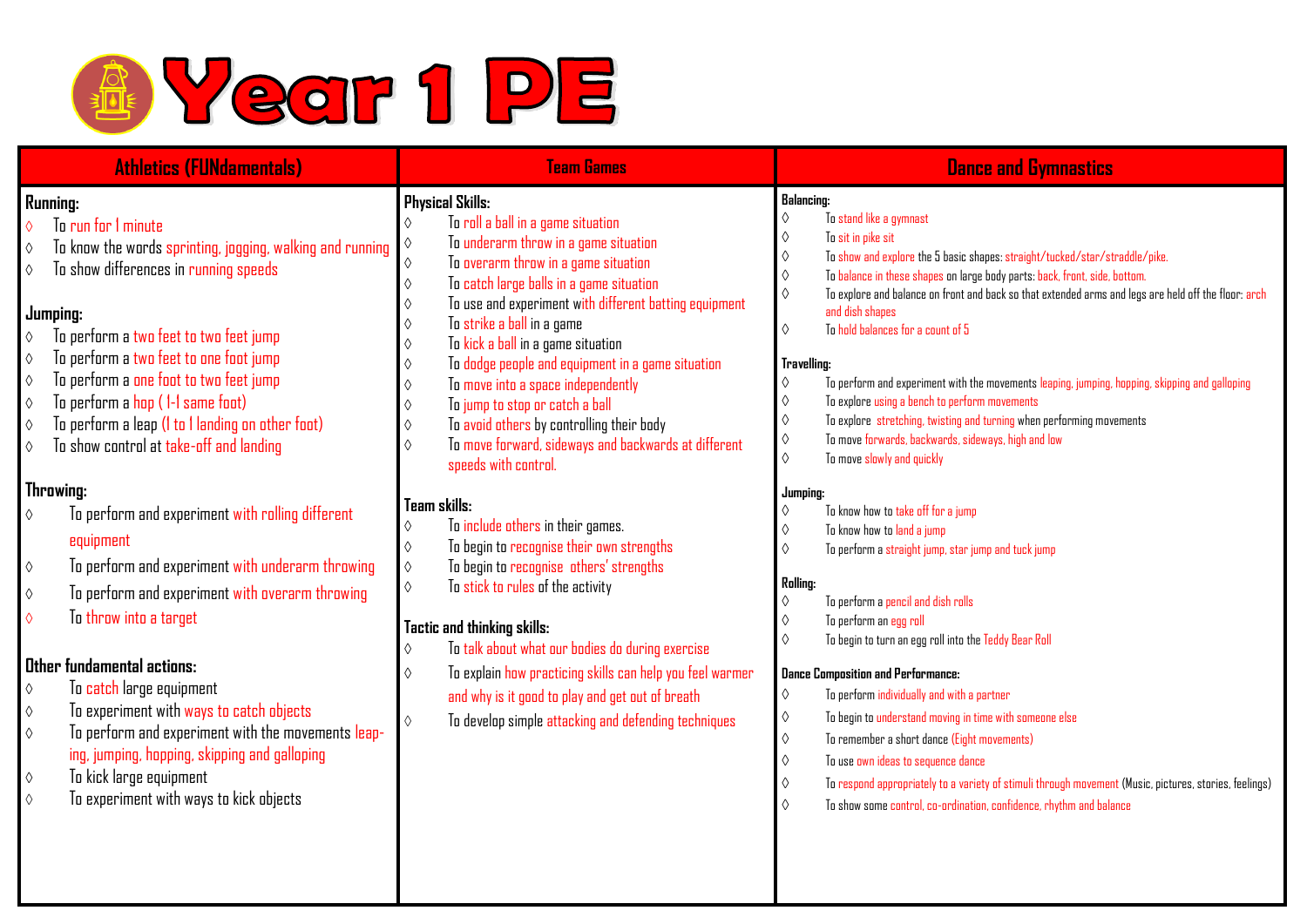

| <b>Athletics (FUNdamentals)</b>                                                                                                                                                                                                                                                                                                                                                                                                                                                                                                                                                                                                                                                                                                                                                                                                                                                                                                                                                                                                                                                                                                                                                                                                                                                   | <b>Team Games</b>                                                                                                                                                                                                                                                                                                                                                                                                                                                                                                                                                                                                                                                                                                                                                                                                                                                                                                                                                                                                                                                                                                                                                                                                                                                                                                                                                                                                                                                                                                                                   | <b>Dance and Gymnastics</b>                                                                                                                                                                                                                                                                                                                                                                                                                                                                                                                                                                                                                                                                                                                                                                                                                                                                                                                                                                                                                                                                                                                                                                                                                                                                                                                                                                                                                                                                                                                                                                                                                                                                                                                                                                                                                                                                                                                                                                                                                                                                                                                                                                                                                                                                                                                                                 |
|-----------------------------------------------------------------------------------------------------------------------------------------------------------------------------------------------------------------------------------------------------------------------------------------------------------------------------------------------------------------------------------------------------------------------------------------------------------------------------------------------------------------------------------------------------------------------------------------------------------------------------------------------------------------------------------------------------------------------------------------------------------------------------------------------------------------------------------------------------------------------------------------------------------------------------------------------------------------------------------------------------------------------------------------------------------------------------------------------------------------------------------------------------------------------------------------------------------------------------------------------------------------------------------|-----------------------------------------------------------------------------------------------------------------------------------------------------------------------------------------------------------------------------------------------------------------------------------------------------------------------------------------------------------------------------------------------------------------------------------------------------------------------------------------------------------------------------------------------------------------------------------------------------------------------------------------------------------------------------------------------------------------------------------------------------------------------------------------------------------------------------------------------------------------------------------------------------------------------------------------------------------------------------------------------------------------------------------------------------------------------------------------------------------------------------------------------------------------------------------------------------------------------------------------------------------------------------------------------------------------------------------------------------------------------------------------------------------------------------------------------------------------------------------------------------------------------------------------------------|-----------------------------------------------------------------------------------------------------------------------------------------------------------------------------------------------------------------------------------------------------------------------------------------------------------------------------------------------------------------------------------------------------------------------------------------------------------------------------------------------------------------------------------------------------------------------------------------------------------------------------------------------------------------------------------------------------------------------------------------------------------------------------------------------------------------------------------------------------------------------------------------------------------------------------------------------------------------------------------------------------------------------------------------------------------------------------------------------------------------------------------------------------------------------------------------------------------------------------------------------------------------------------------------------------------------------------------------------------------------------------------------------------------------------------------------------------------------------------------------------------------------------------------------------------------------------------------------------------------------------------------------------------------------------------------------------------------------------------------------------------------------------------------------------------------------------------------------------------------------------------------------------------------------------------------------------------------------------------------------------------------------------------------------------------------------------------------------------------------------------------------------------------------------------------------------------------------------------------------------------------------------------------------------------------------------------------------------------------------------------------|
| Running:<br>To run for 2 minutes<br>$\Diamond$<br>To show and explain differences between<br>$\Diamond$<br>running,<br>jogging sprinting and walking<br>To choose and use different ways of running to meet<br>$\Diamond$<br>challenges<br>Jumping:<br>$\Diamond$<br>To perform a two feet to two feet jump<br>To perform a two feet to one foot jump<br>0<br>To perform a one foot to two feet jump<br>$\Diamond$<br>To perform a hop (1-1 same foot)<br>$\Diamond$<br>$\Diamond$<br>To perform a leap (I to I landing on other foot)<br>To experiment with combinations of three of the above<br>$\Diamond$<br>To show control at take-off and landing<br>$\Diamond$<br>To describe different ways of jumping<br>♦<br>Throwing:<br>To develop range of throwing actions-rolling, under-<br>$\Diamond$<br>arm, overarm<br>$\Diamond$<br>To throw into targets<br>$\Diamond$<br>To describe different ways of throwing<br>Other fundamental actions:<br>$\Diamond$<br>To catch different equipment<br>$\Diamond$<br>To experiment with ways to catch objects<br>$\Diamond$<br>To perform and experiment with the movements<br>leaping, jumping, hopping, skipping and galloping<br>To kick different balls<br>$\Diamond$<br>$\Diamond$<br>To experiment with ways to kick objects | <b>Physical Skills:</b><br>To roll a ball in a game situation<br>♦<br>To underarm throw in a game situation<br>$\Diamond$<br>$\Diamond$<br>To overarm throw in a game situation<br>$\Diamond$<br>To catch various sized balls in a game situation<br>To bounce and catch balls on the spot and on the move<br>$\Diamond$<br>To use and experiment with different batting equipment<br>$\Diamond$<br>To strike a ball in a game<br>♦<br>To kick a ball in a game situation<br>♦<br>To dodge people and equipment in a game situation<br>♦<br>To move into a space independently<br>♦<br>To jump to stop or catch a ball<br>$\Diamond$<br>$\Diamond$<br>To avoid others by controlling their body<br>$\Diamond$<br>To move forward, sideways and backwards at different speeds<br>with control.<br>Team skills:<br>To play co-operatively and competitively with a partner and a<br>$\Diamond$<br>team of 3<br>To begin to recognise their own strengths<br>$\Diamond$<br>To begin to recognise others' strengths<br>$\Diamond$<br>To recognise how they and others feel when they find activities<br>♦<br>easy/difficult<br>To stick to rules of the activity<br>♦<br><b>Tactic and thinking skills:</b><br>To develop simple attacking and defending techniques<br>♦<br>To understand simple tactics to outwit a partner<br>♦<br>$\Diamond$<br>To change their intended action in response to their opponent<br>To recognise the best way to score points<br>$\Diamond$<br>To recognise the best way to stop opponents scoring points<br>$\Diamond$ | <b>Balancing:</b><br>To stand like a gymnast<br>♦<br>To sit in pike sit<br>To show and explore the 5 basic shapes: straight/tucked/star/straddle/pike.<br>♦<br>$\Diamond$<br>To balance in these shapes on large body parts: back, front, side, bottom.<br>To explore and balance on front and back so that extended arms and legs are held off the floor: arch and<br>$\Diamond$<br>dish shapes<br>To perform front support and back support<br>To hold balances for a count of 5<br>♦<br>$\Diamond$<br>Travelling:<br>To perform and experiment with the movements leaping, jumping, hopping, skipping and galloping<br>To perform bunny hoops<br>$\Diamond$<br>$\Diamond$<br>To perform monkey walks<br>$\Diamond$<br>To perform caterpillar walks<br>$\Diamond$<br>To explore using a bench to perform movements<br>To explore using a bench to perform movements<br>To explore stretching, twisting, jumping and turning when performing movements<br>To move forwards, backwards, sideways, high and low<br>$\Diamond$<br>♦<br>$\ddot{\Diamond}$<br>Jumping:<br>To know how to take off for a jump<br>$\Diamond$<br>To know how to land a jump<br>To perform a straight jump, star jump and tuck jump<br>To perform the above jumps from a bench<br>$\begin{array}{c}\Diamond \\ \Diamond\n\end{array}$<br><b>Rolling:</b><br>To develop control in the pencil and dish rolls<br>To perform two Teddy Bear rolls together<br>♦<br>$\Diamond$<br>To perform a Tipper Truck roll<br>$\Diamond$<br>To perform a Rock and Roll<br><b>Dance Composition and Performance:</b><br>To co-ordinate arm and leg actions<br>To perform individually and with a partner<br>$\Diamond$<br>To interacts with a partner<br>$\diamond \diamond$<br>To teach own movements to a partner<br>To teach own movements to a partner<br>To begin to understand moving in time with someone else<br>To remember a short dance (16 movements)<br>$\Diamond$ $\Diamond$<br>To use own ideas to sequence dance<br>$\Diamond$<br>To respond appropriately to a variety of stimuli through movement (Music, pictures, stories, feelings)<br>To show some control, co-ordination, confidence, rhythm and balance<br>$\circ$<br>$\Diamond$<br>To understand how dancing can contribute to keeping healthy<br>$\Diamond$<br>To show spatial awareness to make the transition from whole group to duet |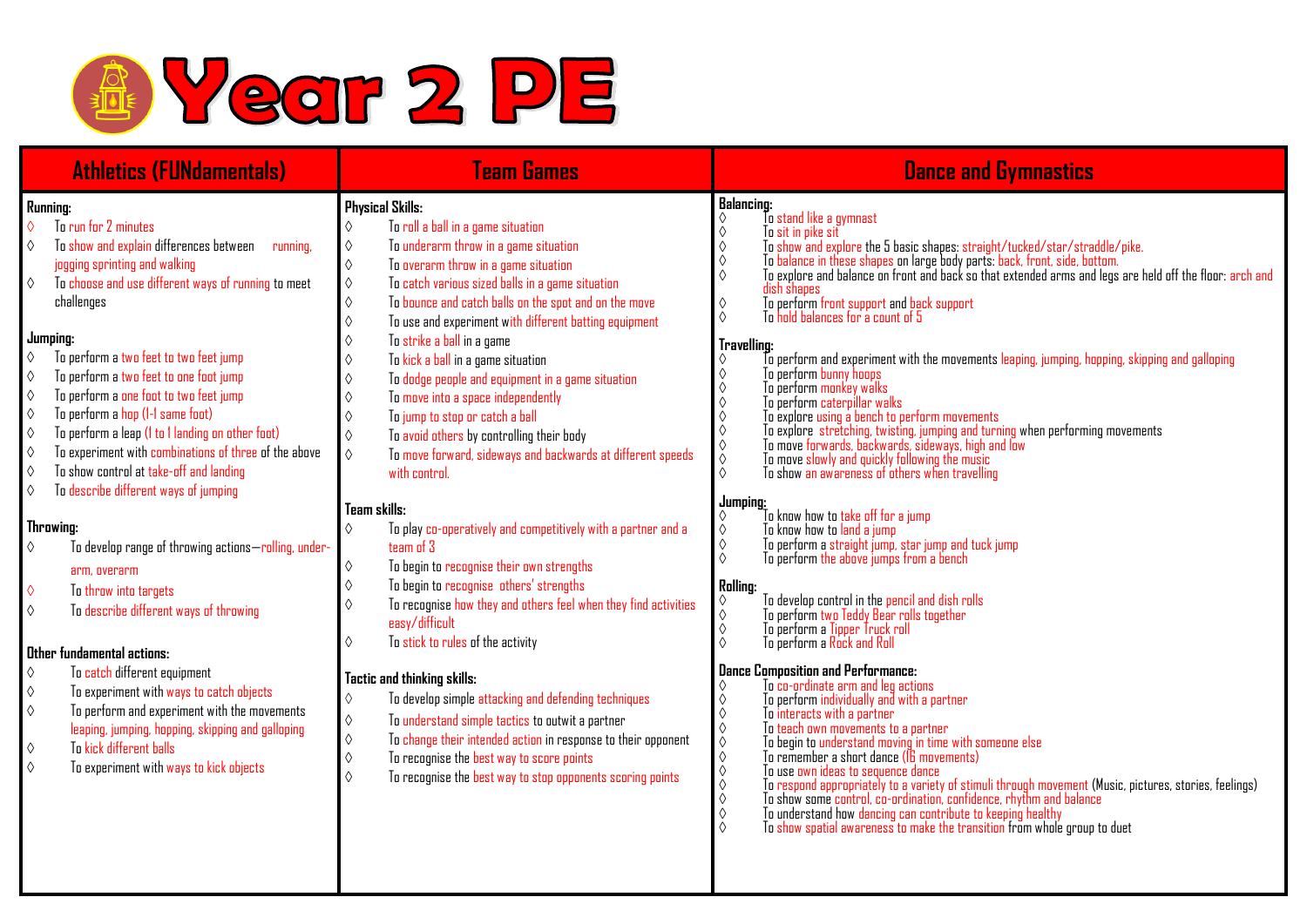

| <b>Athletics</b>         |                                                                       | Games            |                                                             |            | <b>DAA</b>                                                |  |
|--------------------------|-----------------------------------------------------------------------|------------------|-------------------------------------------------------------|------------|-----------------------------------------------------------|--|
| Running:                 |                                                                       | Physical skills: |                                                             |            | <b>Orientation:</b>                                       |  |
| $\Diamond$               | To understand the word pace                                           | $\Diamond$       | To keep games going by having the skill and control to do   | $\Diamond$ | To orientate simple maps and plans                        |  |
| $\Diamond$               | To sustain their pace over longer distances                           |                  | SO                                                          | $\Diamond$ | To find their way back to a base point                    |  |
| $\Diamond$               | To cun for 5 minutes                                                  | ♦                | To throw and catch in different ways                        |            |                                                           |  |
| $\Diamond$               | To practise sprinting                                                 | $\Diamond$       | To choose the right time to pass an selecting the best      |            | Communication:                                            |  |
| $\Diamond$               | To choose different styles of running for different dis-              |                  | place to pass                                               | ♦          | To take responsibility for a role within the group        |  |
|                          | tances                                                                | $\Diamond$       | To join actions together like move, receive and shoot       |            |                                                           |  |
| $\Diamond$               | To run smoothly at different speeds                                   | ♦                | To send and receive a ball with increasing accuracy to a    | $\Diamond$ | To recognise that some outdoor adventurous activities can |  |
|                          |                                                                       |                  | target, space or team mate                                  |            | be dangerous                                              |  |
|                          | Jumping:                                                              | ♦                | To use space well                                           |            | $\lozenge$ To follow rules to keep self and others safe   |  |
| $\Diamond$               | To perform the long jump                                              |                  |                                                             |            |                                                           |  |
| $\Diamond$               | To perform the triple jump                                            |                  | Thinking and tactic skills:                                 |            |                                                           |  |
| ♦                        | To experiment with other combinations of jumps                        | ♦                | To understand the rules                                     |            |                                                           |  |
| $\Diamond$               | To explain what is successful or how to improve                       | $\Diamond$       | To understand own and others' strengths and weaknesses      |            |                                                           |  |
|                          |                                                                       | $\Diamond$       | To take responsibility for their own and others' safety     |            |                                                           |  |
|                          | Throwing:                                                             |                  | when playing games                                          |            |                                                           |  |
| $\Diamond$               | To explore different styles of throwing<br>To perform a javelin throw |                  | Team skills:                                                |            |                                                           |  |
| $\Diamond$<br>$\Diamond$ | To perform a shot put throw                                           |                  | To keep possession of the ball                              |            |                                                           |  |
| $\Diamond$               | To perform a discuss throw                                            | $\Diamond$       | To stick to the rules so that they and others enjoy and are |            |                                                           |  |
| $\Diamond$               | To throw with greater control and consistently hit a tar-             |                  | challenged                                                  |            |                                                           |  |
|                          | get with a range of implements                                        | ♦                | To encourage team mates to do well                          |            |                                                           |  |
| $\Diamond$               | To explain what is successful or how to improve                       | ♦                | To accept winning and losing as part of games               |            |                                                           |  |
| $\Diamond$               | To lead stretching and warm-ups safely                                |                  |                                                             |            |                                                           |  |
|                          |                                                                       |                  |                                                             |            |                                                           |  |
|                          |                                                                       |                  |                                                             |            |                                                           |  |
|                          |                                                                       |                  |                                                             |            |                                                           |  |
|                          |                                                                       |                  |                                                             |            |                                                           |  |
|                          |                                                                       |                  |                                                             |            |                                                           |  |
|                          |                                                                       |                  |                                                             |            |                                                           |  |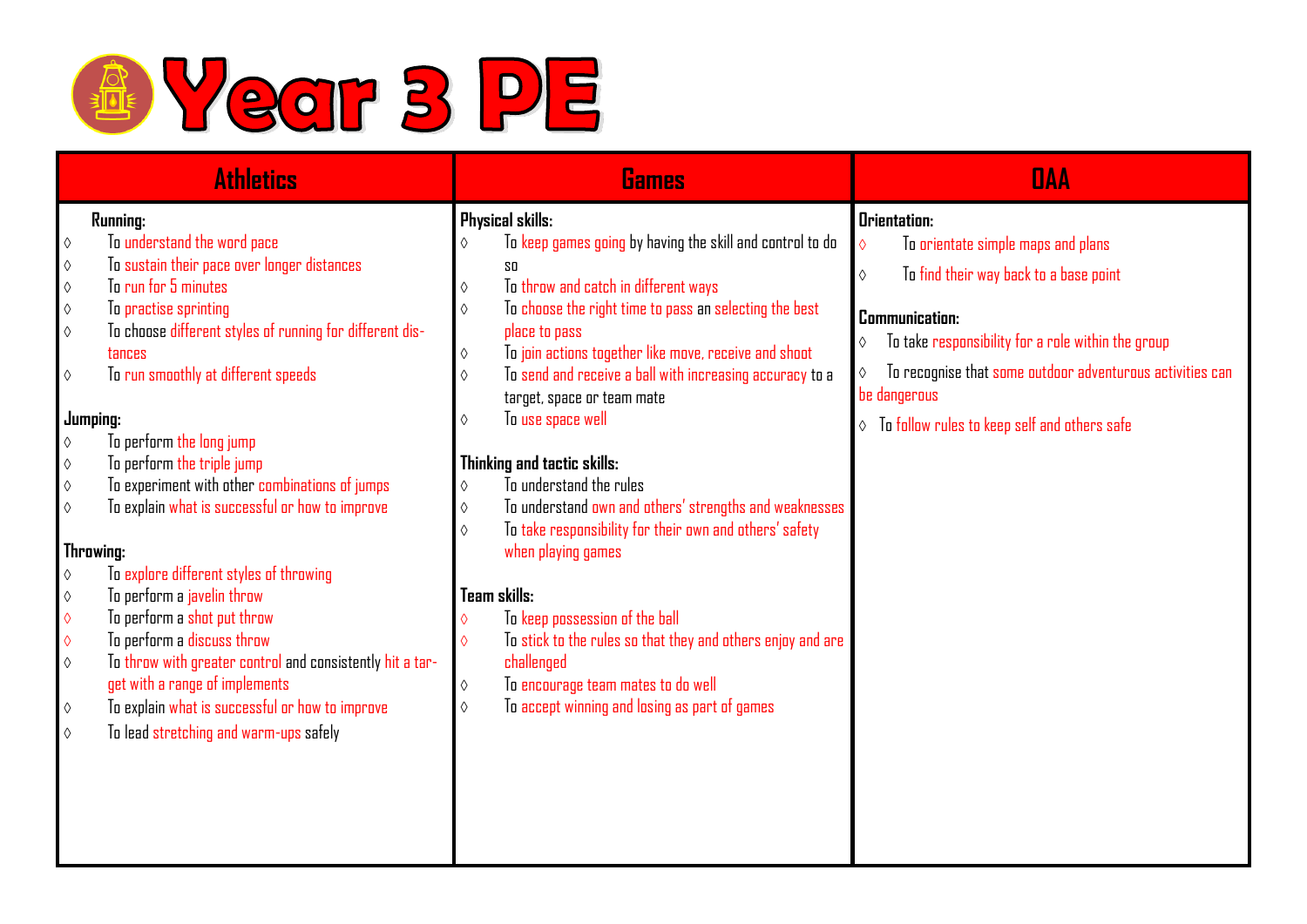|                 | <b>Gymnastics</b>                                                                                                                                                                             |                 | <b>Dance</b>                                                                      |
|-----------------|-----------------------------------------------------------------------------------------------------------------------------------------------------------------------------------------------|-----------------|-----------------------------------------------------------------------------------|
| <b>Balance:</b> |                                                                                                                                                                                               |                 | <b>Actions (WHAT);</b>                                                            |
| ♦               | To perform front support (press up position) and back support (opposite) (ensure hands are                                                                                                    | $\Diamond$      | To travel, turn, gesture and jump                                                 |
|                 | always FLAT on floor and fingers point the same way as toes.)                                                                                                                                 | $\Diamond$      | To show stillness                                                                 |
| ♦               | To hold balances for a count of 5                                                                                                                                                             |                 |                                                                                   |
| ♦               | To explore balancing on combinations of 1, 2, 3 or 4 "points"                                                                                                                                 |                 | Space (WHERE);<br>To understand the words formation, direction and levels         |
| $\Diamond$      | To begin to practise headstand (A triangle base of two flat hands and the front of the head, all<br>weight through the arms and feet slowly lifted and can be balances on arms to begin with) | ♦<br>$\Diamond$ | To use these in dance routines                                                    |
| ♦               | To explore balancing on apparatus and body parts are the safest to use                                                                                                                        |                 |                                                                                   |
|                 |                                                                                                                                                                                               |                 | <b>Relationships (WHD);</b>                                                       |
| Travel:         |                                                                                                                                                                                               | $\Diamond$      | To perform in a whole group, as a duo and a solo                                  |
| ♦               | To perform bunny hops along and over a bench (Hands on the bench, jumping from one side to                                                                                                    | $\Diamond$      | To preform unison and in canon                                                    |
|                 | another with both feet together)                                                                                                                                                              |                 |                                                                                   |
| ♦               | To perform a variety of rolling actions to travel on the floor and along apparatus.                                                                                                           |                 | Dynamics (HDW);                                                                   |
| ♦               | To travel with a partner (move away from and together on the floor and on apparatus)                                                                                                          | ♦               | To explore speed and energy (heavy or light movements)                            |
| ♦               | To travel at different speeds (move slowly into a balance or travel quickly before jumping)                                                                                                   |                 |                                                                                   |
| Jump:           |                                                                                                                                                                                               | ♦               | <b>Choreographic devices;</b><br>To understand the word motif (repeated patterns) |
| ♦               | To perform a straight jump, star jump and tucked jump from a bench (stress keeping body up-                                                                                                   | $\Diamond$      | To use a motif in a routine                                                       |
|                 | right, strong core, tension and extension in limbs)                                                                                                                                           |                 |                                                                                   |
| ♦               | To perform a quarter and half turn on the floor and from a bench                                                                                                                              | <b>Compose:</b> |                                                                                   |
|                 |                                                                                                                                                                                               | ♦               | To create dances phrases and dances (12 movements)                                |
| Roll:           |                                                                                                                                                                                               | $\Diamond$      | To respond appropriately to a variety of stimuli                                  |
| $\Diamond$      | To continue to develop control in the Pencil, Dish, Teddy Bear & Rock and Roll rolling actions on                                                                                             | $\Diamond$      | To explore and experiment with movement ideas and possibilities                   |
|                 | the floor and along apparatus<br>To perform these rolls in time with a partner                                                                                                                | Perform:        |                                                                                   |
| ♦<br>♦          | To perform a forward roll                                                                                                                                                                     | $\Diamond$      | To perform their dance to an audience                                             |
| ♦               | To begin to perform a backward rolls (the first phase of the roll begin by sitting in tucked shape                                                                                            | $\Diamond$      | To show co-ordination, control and strength                                       |
|                 | on mat holding hands beside ears to make 'bunny ears'. Rock back keeping knees and chin                                                                                                       |                 | To show focus, projection and musicality                                          |
|                 | tucked in and place palms flat on floor beside head, roll forwards into tucked position)                                                                                                      | $\Diamond$      | To copy, repeat and remember movement                                             |
|                 | Sequencing: Sequencing: 'Your gymnastic sequence should have: a balance, a travelling action, a jump                                                                                          |                 |                                                                                   |
|                 | and a roll as a solo and then a travelling action and a roll in time with a partner.'                                                                                                         |                 | Appreciate:                                                                       |
|                 |                                                                                                                                                                                               | ♦               | To show an awareness of different dance styles and traditions                     |
|                 |                                                                                                                                                                                               | $\Diamond$      | To understand and use simple dance vocabulary                                     |
|                 |                                                                                                                                                                                               | ♦               | To understand why safety is important in a dance studio                           |
|                 |                                                                                                                                                                                               | ♦               | To compare and comment on their own and others work                               |

**Routine: '**Your dance routine should have: 4 movements as a class, 4 movements as a duo (including a movement in canon) and four movements as a solo.'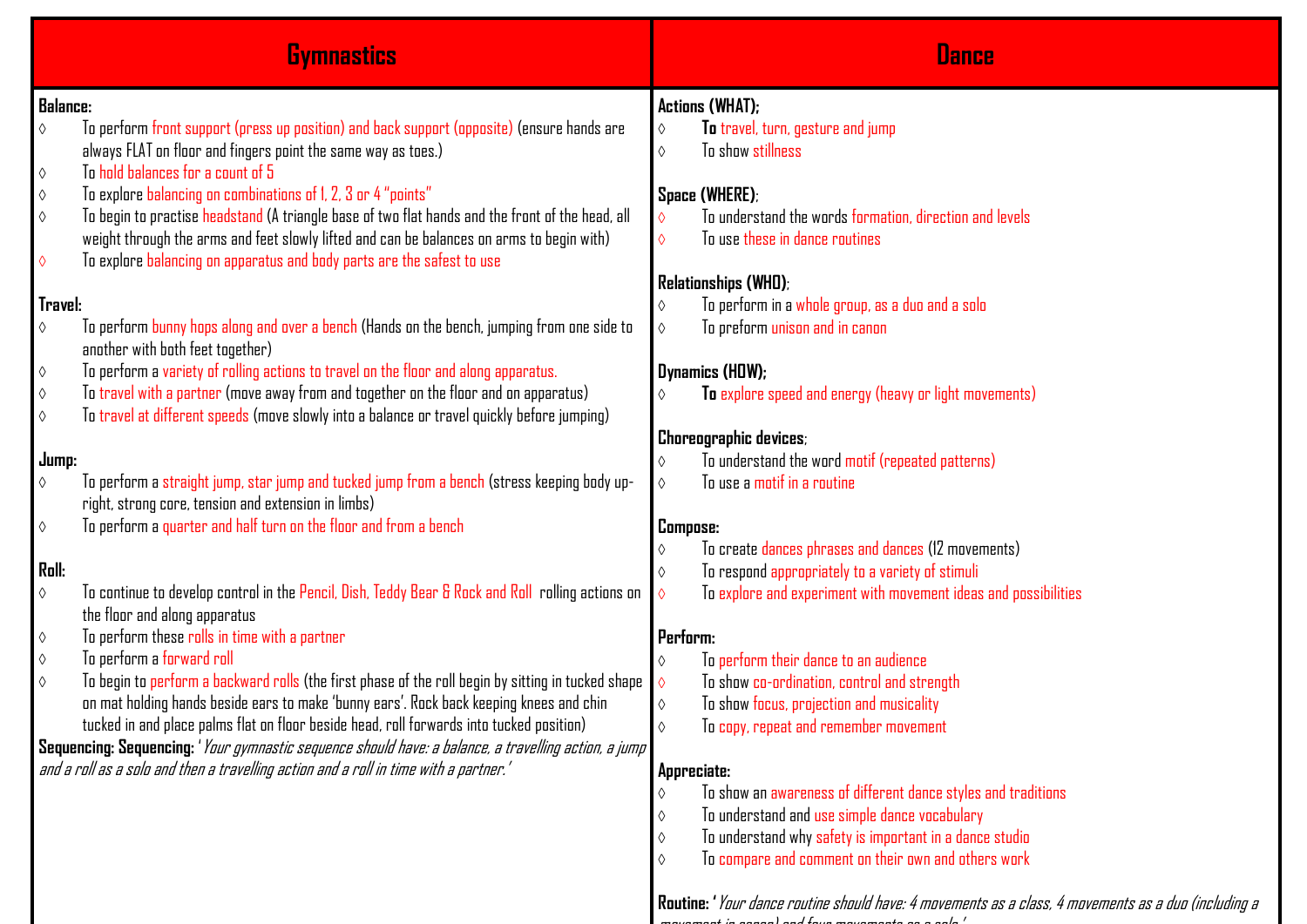

| <b>Athletics</b>              |                                                                                                                                                         |                          | <b>Games</b>                                                                                                                                                                             |                          | <b>DAA</b>                                                                                                                                    |  |
|-------------------------------|---------------------------------------------------------------------------------------------------------------------------------------------------------|--------------------------|------------------------------------------------------------------------------------------------------------------------------------------------------------------------------------------|--------------------------|-----------------------------------------------------------------------------------------------------------------------------------------------|--|
| Running:<br>$\Diamond$        | To run smoothly at different speeds<br>To choose different styles of running for different distances                                                    | $\Diamond$<br>$\Diamond$ | Physical skills:<br>To throw and catch in different ways<br>To choose the right time to pass an selecting the best place to                                                              | $\Diamond$               | <b>Orientation:</b><br>To orientate simple maps and plans                                                                                     |  |
| $\Diamond$<br>$\Diamond$      | To recognise and record how the body works over different<br>distances                                                                                  | $\Diamond$               | <b>pass</b><br>To join actions together like move, receive and shoot                                                                                                                     | $\Diamond$<br>$\Diamond$ | To mark control points in correct position on their map or<br>plan<br>To find their way back to a base point                                  |  |
| $\Diamond$<br>♦               | To set realistic targets of times to achieve over a short and<br>longer distance with support<br>To sustain their pace over longer distances            | $\Diamond$<br>$\Diamond$ | To send and receive a ball with increasing accuracy to a target,<br>space or team mate<br>To use space well                                                                              |                          | <b>Communication:</b>                                                                                                                         |  |
| $\Diamond$<br>♦               | To lead stretching and warm-ups safely<br>To watch and describe specific aspects of running                                                             | $\Diamond$<br>$\Diamond$ | To develop a range of defence and attacking skills in invasion,<br>net/wall, striking/fielding type games<br>To have the confidence to try out new skills and recognise which $\Diamond$ | ♦<br>$\Diamond$          | To co-operate to share roles within a group<br>To listen to each other's ideas when planning a task<br>To adapt plans if they are not working |  |
| Jumping:<br>♦                 | To perform combinations of jumps                                                                                                                        |                          | skills they need to practise                                                                                                                                                             | ♦                        | To follow rules to keep self and others safe                                                                                                  |  |
| $\Diamond$                    | To perform the triple jump                                                                                                                              |                          | Thinking skills:                                                                                                                                                                         |                          | Problem solving:                                                                                                                              |  |
| $\Diamond$<br>$\Diamond$<br>♦ | To choose different styles of jumping<br>To watch and describe specific aspects of jumping<br>To set realistic targets when jumping for distance for or | $\Diamond$<br>$\Diamond$ | To decide and try out different tactics to outwit an opponent in<br>defence and attack<br>To understand own and others' strengths and weaknesses                                         | ♦                        | To select appropriate equipment and route to solve a prob-<br>lem successfully<br>To choose effective strategies to solve the problem         |  |
|                               | height with support                                                                                                                                     | $\Diamond$               | To take responsibility for their own and others' safety when<br>playing games                                                                                                            | $\Diamond$               |                                                                                                                                               |  |
| Throwing:                     | To explore different styles of throwing                                                                                                                 |                          | Team skills:                                                                                                                                                                             |                          |                                                                                                                                               |  |
| $\Diamond$<br>$\Diamond$      | To consistently hit a target with a range of implements                                                                                                 | ♦                        | To stick to the rules so that they and others enjoy and are chal-                                                                                                                        |                          |                                                                                                                                               |  |
| $\Diamond$                    | To watch and describe specific aspects of throwing                                                                                                      |                          | lenged                                                                                                                                                                                   |                          |                                                                                                                                               |  |
| $\Diamond$                    | To set realistic targets when throwing over an increasing<br>distance with support                                                                      | $\Diamond$<br>$\Diamond$ | To select different positions in the team based on strengths of<br>players<br>To agree on their own rules to suit the equipment                                                          |                          |                                                                                                                                               |  |
| $\Diamond$                    | To understand that some implements will travel further than<br>others                                                                                   | $\Diamond$               | To encourage team mates to do well                                                                                                                                                       |                          |                                                                                                                                               |  |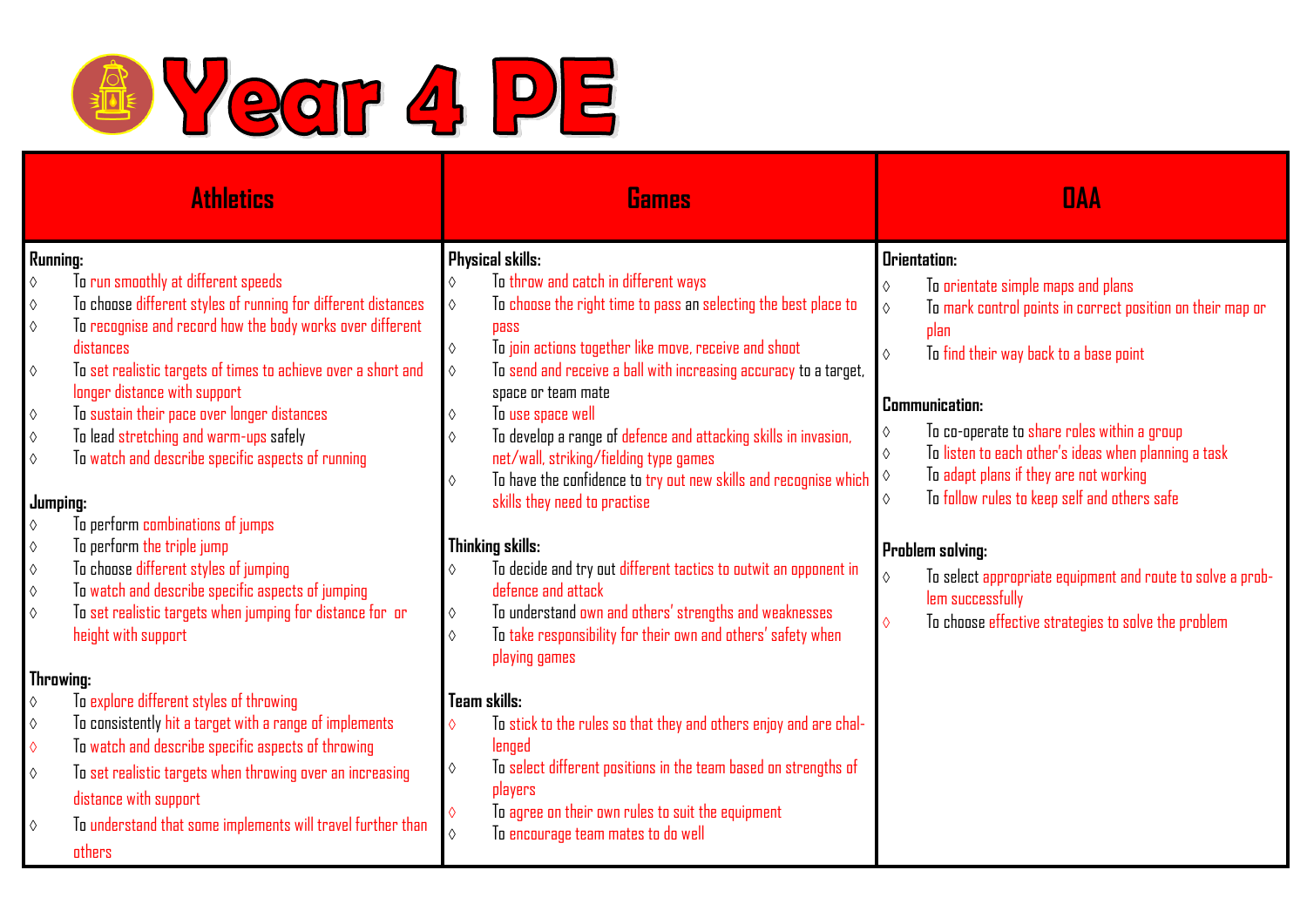| <b>Gymnastics</b>                                                                                                                                                                                                                                                                                                                                                                                                                                                                                                                                                                                                                                                                                                                                                                                                                                                                                                                                                                                                                                                                                                                                                                                                                                                                                                                                                                                                                                                                                                                                                                                                                                                                                                                                                                                                                                                                                                                                                                                                                                                                                                                                                                                                                                                                                                                                                          | <b>Dance</b>                                                                                                                                                                                                                                                                                                                                                                                                                                                                                                                                                                                                                                                                                                                                                                                                                                                                                                                                                                                                                                                                                                                                                                                                                                                                                                                                                                                                                                                                                                                                                                                                                                                                                                                                                                                                               |
|----------------------------------------------------------------------------------------------------------------------------------------------------------------------------------------------------------------------------------------------------------------------------------------------------------------------------------------------------------------------------------------------------------------------------------------------------------------------------------------------------------------------------------------------------------------------------------------------------------------------------------------------------------------------------------------------------------------------------------------------------------------------------------------------------------------------------------------------------------------------------------------------------------------------------------------------------------------------------------------------------------------------------------------------------------------------------------------------------------------------------------------------------------------------------------------------------------------------------------------------------------------------------------------------------------------------------------------------------------------------------------------------------------------------------------------------------------------------------------------------------------------------------------------------------------------------------------------------------------------------------------------------------------------------------------------------------------------------------------------------------------------------------------------------------------------------------------------------------------------------------------------------------------------------------------------------------------------------------------------------------------------------------------------------------------------------------------------------------------------------------------------------------------------------------------------------------------------------------------------------------------------------------------------------------------------------------------------------------------------------------|----------------------------------------------------------------------------------------------------------------------------------------------------------------------------------------------------------------------------------------------------------------------------------------------------------------------------------------------------------------------------------------------------------------------------------------------------------------------------------------------------------------------------------------------------------------------------------------------------------------------------------------------------------------------------------------------------------------------------------------------------------------------------------------------------------------------------------------------------------------------------------------------------------------------------------------------------------------------------------------------------------------------------------------------------------------------------------------------------------------------------------------------------------------------------------------------------------------------------------------------------------------------------------------------------------------------------------------------------------------------------------------------------------------------------------------------------------------------------------------------------------------------------------------------------------------------------------------------------------------------------------------------------------------------------------------------------------------------------------------------------------------------------------------------------------------------------|
| <b>Balance:</b><br>To explore balancing on combinations of 1, 2, 3 or 4 "points"<br>$\Diamond$<br>To begin to practise headstand (A triangle base of two flat hands and the front of the head, all<br>♦<br>weight through the arms and feet slowly lifted and can be balances on arms to begin with)<br>To explore balancing with a partner (facing, beside, behind and on different levels)<br>$\Diamond$<br>To move in and out of balance fluently<br>♦<br>Travel:<br>To perform bunny hops along and over a bench (Hands on the bench, jumping from one side<br>$\Diamond$<br>to another with both feet together)<br>To perform a variety of rolling actions to travel on the floor and along apparatus.<br>$\Diamond$<br>To travel with a partner (move away from and together on the floor and on apparatus)<br>♦<br>To travel at different speeds (move slowly into a balance or travel quickly before jumping)<br>♦<br>To travel in different pathways on the floor and using apparatus (different entry and exit<br>$\Diamond$<br>points other than travelling in a straight line on apparatus)<br>Jump:<br>To perform a straight jump, star jump and tucked jump from a bench (stress keeping body<br>♦<br>upright, strong core, tension and extension in limbs)<br>To perform a quarter and half turn on the floor and from a bench<br>$\Diamond$<br>To explore leaping (taking off from one foot and landing on the other. Try on floor and along<br>$\Diamond$<br>bench controlling take-off and landing)<br><b>Roll:</b><br>To continue to develop control in the Pencil, Dish, Teddy Bear & Rock and Roll rolling actions<br>$\Diamond$<br>on the floor and along apparatus<br>To perform these rolls in time with a partner<br>$\Diamond$<br>To perform a forward roll<br>$\Diamond$<br>To perform a backward roll (the first phase of the roll begin by sitting in tucked shape on mat<br>$\Diamond$<br>holding hands beside ears to make 'bunny ears'. Rock back keeping knees and chin tucked in<br>and place palms flat on floor beside head, roll forwards into tucked position)<br>Sequencing: 'Your sequence should show clear changes of speed and be performed with a partner.<br>The balances and traveling should be performed together. Link three different balances, three differ-<br>ent ways of travelling, one leap, one jump and a roll.' | <b>Actions (WHAT);</b><br>To travel, turn, gesture and jump<br>$\Diamond$<br>To show stillness<br>$\Diamond$<br>Space (WHERE);<br>To understand the words formation, direction and levels<br>To use these in dance routines<br>♦<br><b>Relationships (WHD);</b><br>To perform in a whole group, as a duo and a solo<br>$\Diamond$<br>To preform unison and in canon<br>$\Diamond$<br>To mirror and contract a partner<br>$\Diamond$<br>Dynamics (HDW);<br>To explore speed and energy (heavy or light movements)<br>♦<br><b>Compose:</b><br>To create dances phrases and dances (12 movements)<br>♦<br>To respond appropriately to a variety of stimuli<br>$\Diamond$<br>To explore and experiment with movement ideas and possibilities<br>$\Diamond$<br>To structure a dance phrase, connecting different ideas showing a clear beginning, middle and<br>♦<br>end<br>To show musicality<br>♦<br>Perform:<br>To perform their dance to an audience<br>♦<br>To show co-ordination, control and strength<br>♦<br>To show focus, projection and musicality<br>$\Diamond$<br>To copy, repeat and remember movement<br>$\Diamond$<br>Appreciate:<br>To show an awareness of different dance styles and traditions<br>♦<br>To understand and use simple dance vocabulary<br>$\Diamond$<br>To understand why safety is important in a dance studio<br>$\Diamond$<br>To compare and comment on their own and others work<br>To identify own strengths and areas for improvement using simple dance vocabulary<br>♦<br>To discuss aesthetic qualities of dance, making judgements related to stimuli and content<br>$\Diamond$<br>Routine: 'Your dance routine should have: 4 movements as a class, 4 movements as a duo and four<br>movements as a solo. Trying to include different actions, space, relationships and dynamics.' |
|                                                                                                                                                                                                                                                                                                                                                                                                                                                                                                                                                                                                                                                                                                                                                                                                                                                                                                                                                                                                                                                                                                                                                                                                                                                                                                                                                                                                                                                                                                                                                                                                                                                                                                                                                                                                                                                                                                                                                                                                                                                                                                                                                                                                                                                                                                                                                                            |                                                                                                                                                                                                                                                                                                                                                                                                                                                                                                                                                                                                                                                                                                                                                                                                                                                                                                                                                                                                                                                                                                                                                                                                                                                                                                                                                                                                                                                                                                                                                                                                                                                                                                                                                                                                                            |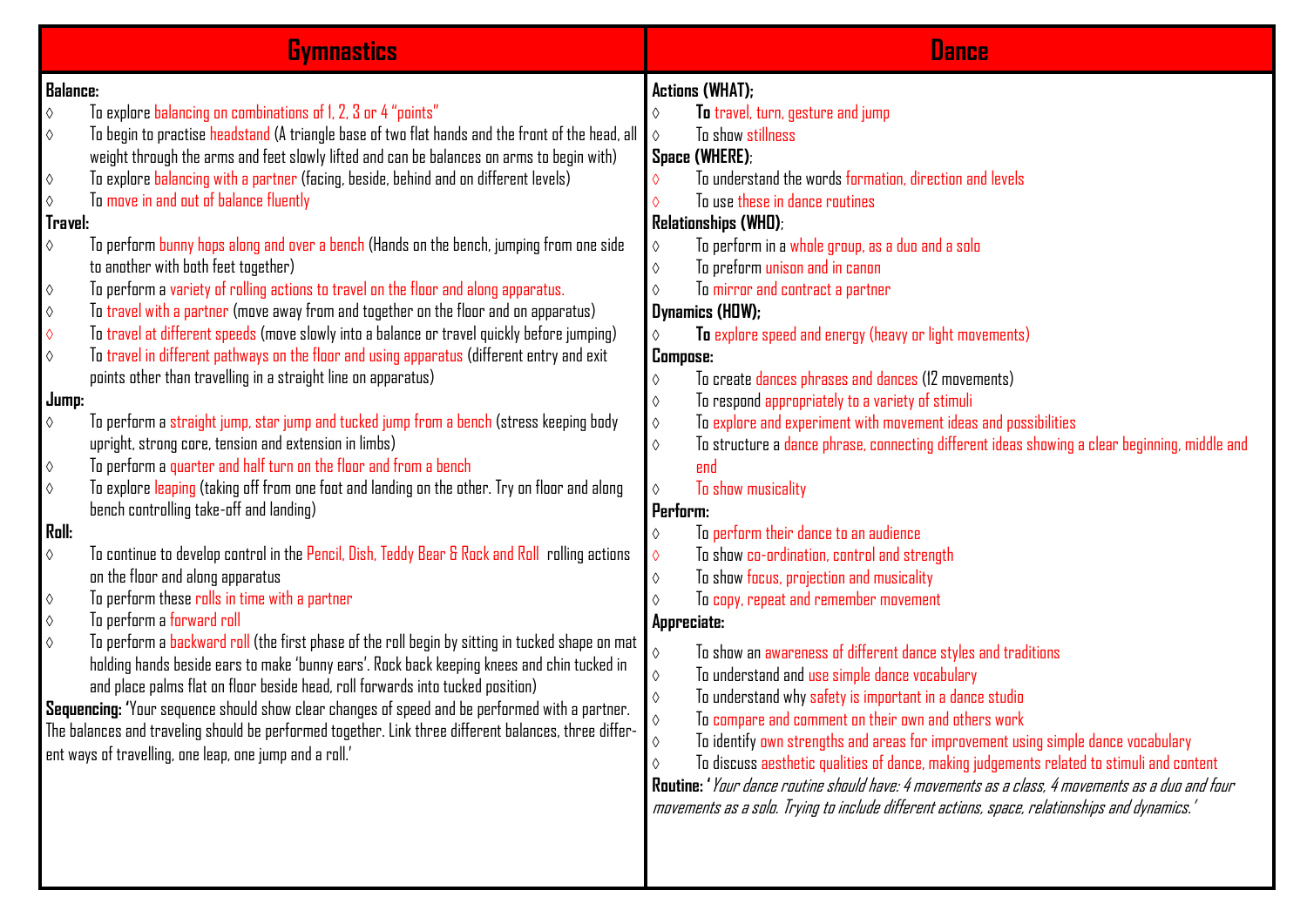

| <b>Athletics</b>                                                                                                          | Games                                                                        | <b>DAA</b>                                                    |
|---------------------------------------------------------------------------------------------------------------------------|------------------------------------------------------------------------------|---------------------------------------------------------------|
| Running:                                                                                                                  | <b>Physical skills:</b>                                                      | <b>Orientation:</b>                                           |
| To sustain pace for over five minutes<br>$\Diamond$                                                                       | To pass, control, dribble and shoot with accuracy and fluency<br>$\Diamond$  | To draw their own maps and plans and set trails<br>$\Diamond$ |
| To complete a relay change-over<br>$\Diamond$                                                                             | while on the move                                                            | for others to follow                                          |
| To set realistic targets for self to achieve over a short<br>$\Diamond$                                                   | To send and receive a ball with hands and feet<br>$\Diamond$                 | To use the eight points of the compass to orientate           |
| and longer distance                                                                                                       | $\Diamond$<br>To use a racquet and bat with accuracy to a target, space or   | themselves                                                    |
| To perform a range of warm-up and cool down exercises<br>$\Diamond$<br>specific to running for short and longer distances | team mate in net/wall andstriking/fielding games                             | Communication:                                                |
|                                                                                                                           | Thinking skills:                                                             | To work effectively in groups where roles and re-             |
| Jumping:                                                                                                                  | To understand own and others' strengths and weaknesses<br>$\Diamond$         | sponsibilities are understood                                 |
| To demonstrate a range of jumps<br>$\Diamond$                                                                             | To choose the most competent person for a specific role within<br>$\Diamond$ | To recognise own and others' feelings<br>♦                    |
| To show power, control and consistency at both take-off<br>$\Diamond$                                                     | the team                                                                     | To recognise and talk about the dangers of tasks<br>♦         |
| and landing                                                                                                               | To make decisions quickly in a game<br>$\Diamond$                            | To recognise how to keep themselves and others safe<br>♦      |
| To set realistic targets for self, when jumping for dis-<br>$\Diamond$                                                    | To change tactics/roles as necessary for the success of the<br>$\Diamond$    |                                                               |
| tance or height                                                                                                           | whole team                                                                   | <b>Problem solving:</b>                                       |
|                                                                                                                           |                                                                              | To explain what went well and why<br>♦                        |
| Throwing:                                                                                                                 | Team skills:                                                                 | To explain what you would do differently next time<br>♦       |
| Throw with greater accuracy, control and efficiency<br>$\Diamond$                                                         | To understand and keep to the rules of different games<br>$\Diamond$         |                                                               |
| when throwing the foam javelin, shot and discus                                                                           | To control the feelings experienced during play<br>$\Diamond$                |                                                               |
| To organise small groups to SAFELY take turns when<br>$\Diamond$                                                          | To adapt and make up rules to suit the equipment, space and<br>$\Diamond$    |                                                               |
| throwing and retrieving implements                                                                                        | targets used                                                                 |                                                               |
| To set realistic targets for self, when throwing over an<br>$\Diamond$                                                    |                                                                              |                                                               |
| increasing distance                                                                                                       |                                                                              |                                                               |
|                                                                                                                           |                                                                              |                                                               |
|                                                                                                                           |                                                                              |                                                               |
|                                                                                                                           |                                                                              |                                                               |
|                                                                                                                           |                                                                              |                                                               |
|                                                                                                                           |                                                                              |                                                               |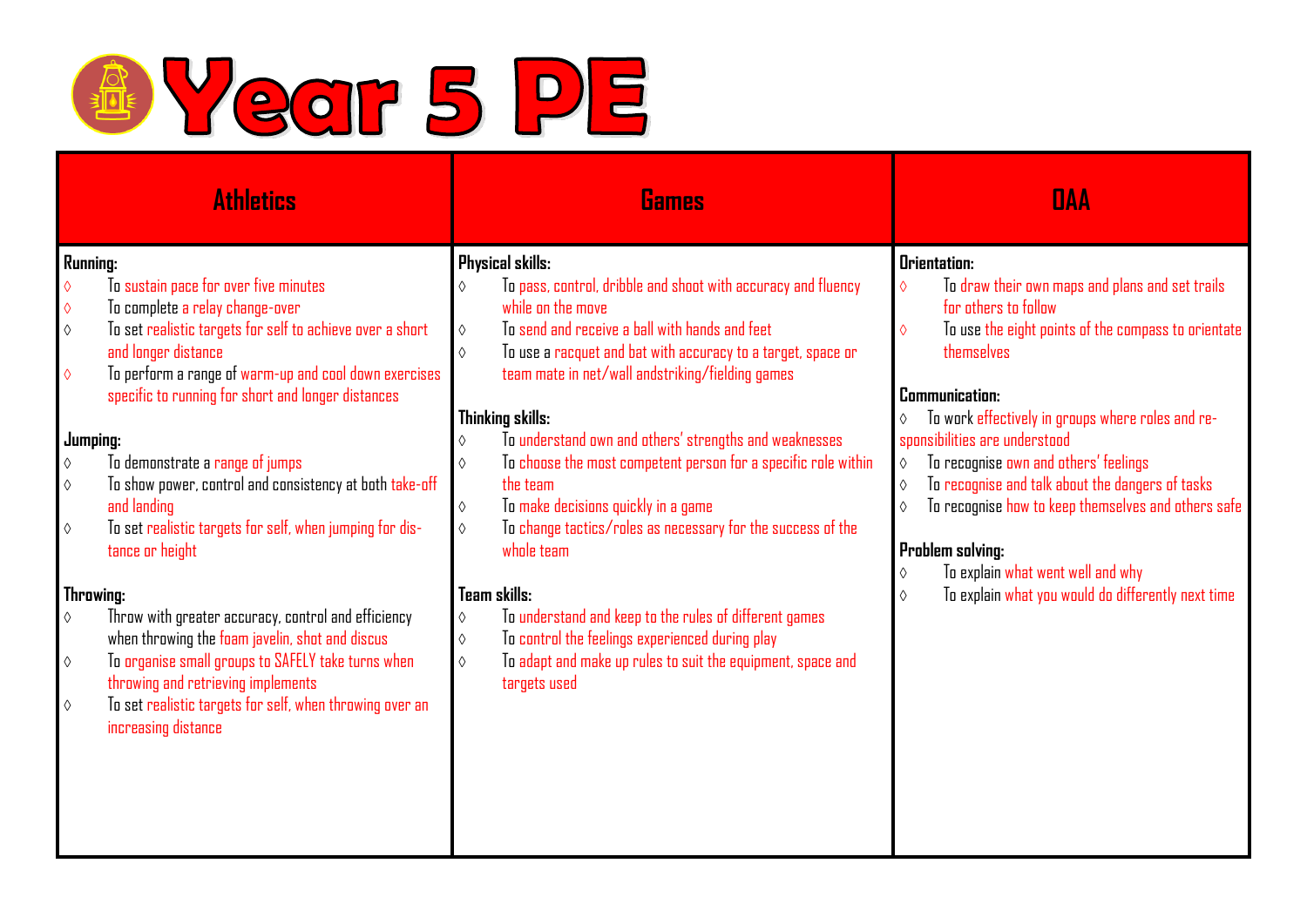|                                                  | <b>Gymnastics</b>                                                                                                                                                                                                                                                                                                                                              | <b>Dance</b>                                                                                                                                                                                                                                                                                                                                                                                                                                   |
|--------------------------------------------------|----------------------------------------------------------------------------------------------------------------------------------------------------------------------------------------------------------------------------------------------------------------------------------------------------------------------------------------------------------------|------------------------------------------------------------------------------------------------------------------------------------------------------------------------------------------------------------------------------------------------------------------------------------------------------------------------------------------------------------------------------------------------------------------------------------------------|
| <b>Balance:</b>                                  |                                                                                                                                                                                                                                                                                                                                                                | <b>Actions (WHAT);</b>                                                                                                                                                                                                                                                                                                                                                                                                                         |
| $\Diamond$<br>♦<br>♦<br>$\Diamond$<br>$\Diamond$ | To perform balances with control, showing good body tension.<br>To mirror and match partner's balance<br>To explore symmetrical and asymmetrical balances on own and with a<br>partner.<br>To explore counter balance (pushing against) and counter tension (pulling<br>away from)<br>To perform a range of acrobatic balances with a partner on the floor and | To travel, turn, gesture and jump<br>To show stillness<br>♦<br>Space (WHERE);<br>To understand the words formation, direction and levels<br>To use these in dance routines<br><b>Relationships (WHD):</b><br>To perform in a whole group, as a trio, duo and a solo<br>♦                                                                                                                                                                       |
| Travel:<br>$\Diamond$                            | on different levels on apparatus<br>To travel sideways in a bunny hop and develop into cartwheeling action<br>(keeping knees tucked in and by placing one hand then the other on the                                                                                                                                                                           | To preform unison and in canon<br>♦<br>To mirror and contract a partner<br>♦<br>Dynamics (HDW);<br>To explore speed and energy (heavy or light movements)<br>♦<br>To use motifs and retrograde (performing motifs in reverse)                                                                                                                                                                                                                  |
| ♦<br>Jump:<br>$\Diamond$<br>♦                    | floor)<br>To extend legs further into cartwheeling action<br>To make symmetrical and asymmetrical shapes in the air<br>To jump along, over and off apparatus of varying heights                                                                                                                                                                                | <b>Compose:</b><br>To create dances phrases and dances (16 movements)<br>$\Diamond$<br>To respond appropriately to a variety of stimuli<br>♦<br>To explore and experiment with movement ideas and possibilities<br>♦<br>To structure a dance phrase, connecting different ideas showing a clear beginning, middle and end<br>♦<br>Select appropriate movement material to express ideas, thoughts and feelings<br>♦<br>To show musicality<br>♦ |
| Roll:                                            |                                                                                                                                                                                                                                                                                                                                                                | Perform:                                                                                                                                                                                                                                                                                                                                                                                                                                       |
| $\Diamond$<br>$\Diamond$                         | To explore different starting and finishing positions when rolling (forward<br>roll from a straddle position on feet and end in a straddle position on<br>floor)<br>To begin a backward roll from standing in a straight position, ending in a<br>straddle position on feet                                                                                    | To perform their dance to an audience<br>$\Diamond$<br>To show co-ordination, control and strength<br>♦<br>To show focus, projection and musicality<br>♦<br>To copy, repeat and remember movement<br>♦<br>Appreciate:                                                                                                                                                                                                                          |
|                                                  | Sequencing: 'Work with a partner to create a sequence of up to 8 elements. Your<br>sequence should include changes of direction and level and show mirroring and<br>matching shapes and balances. Each type of skill, balance, travel, jump and roll<br>should be included."                                                                                   | To show an awareness of different dance styles and traditions<br>♦<br>To understand and use dance vocabulary<br>To identify own strengths and areas for improvement using simple dance vocabulary<br>♦<br>To discuss aesthetic qualities of dance, making judgements related to stimuli and content<br>♦<br>To take on board feedback and deal positively with praise and criticism<br>$\Diamond$                                              |
|                                                  |                                                                                                                                                                                                                                                                                                                                                                | Routine: 'Your dance routine should have: 4 movements as a class, 4 movements as a duo, four movements as a small<br>group and four movements as a solo. Trying to include different actions, space, relationships and dynamics."                                                                                                                                                                                                              |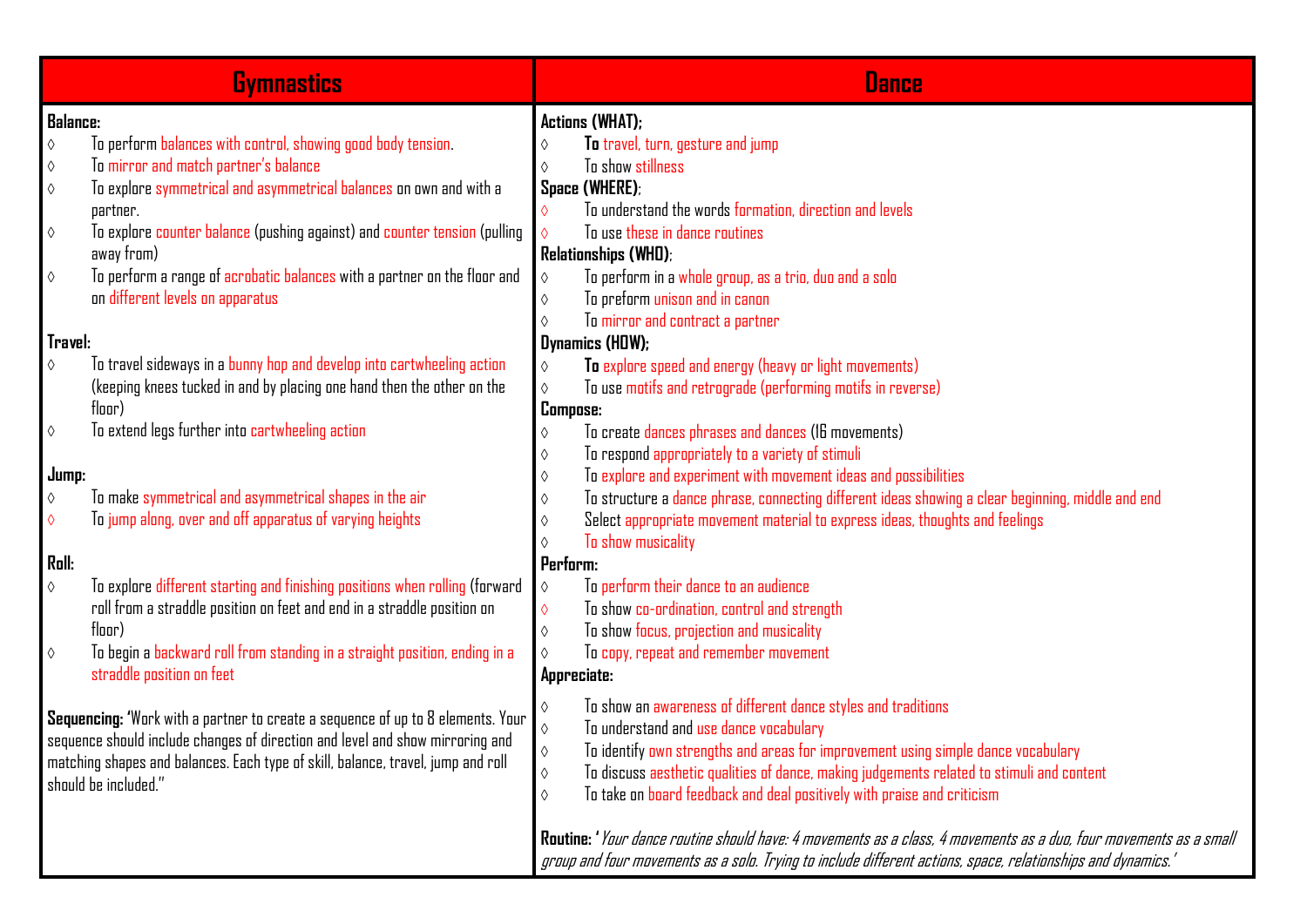

| <b>Athletics</b> |                                                                           |              | <b>Games</b>                                                                     | <b>DAA</b>                                                               |
|------------------|---------------------------------------------------------------------------|--------------|----------------------------------------------------------------------------------|--------------------------------------------------------------------------|
| Running:         |                                                                           |              | Physical skills:                                                                 | Orientation:                                                             |
| $\Diamond$       | To sustain pace for over five minutes                                     | $\Diamond$   | To pass, control, dribble and shoot with accuracy and fluency                    | To draw their own maps and plans and set trails for others<br>$\Diamond$ |
| $\Diamond$       | To complete a relay change-over                                           |              | while on the move                                                                | to follow                                                                |
| $\Diamond$       | To set realistic targets for self to achieve over a short and             | $\Diamond$   | To send and receive a ball with hands, feet, racquet and bat with                | To use the eight points of the compass to orientate them-<br>$\Diamond$  |
|                  | longer distance                                                           |              | accuracy to a target, space or team mate                                         | selves                                                                   |
| $\Diamond$       | To perform a range of warm-up and cool down exercises spe-                | $\Diamond$   | To demonstrate the confidence and competence to successfully                     | $\diamond$ To plan before starting an orienteering challenge             |
|                  | cific to running for short and longer distances                           |              | take part in the range of games                                                  |                                                                          |
| $\Diamond$       | To explain how warming up affects performance                             | $\Diamond$   | To demonstrate the perseverance to improve                                       | <b>Communication:</b>                                                    |
| $\Diamond$       | To explain why athletics can help stamina and strength                    |              |                                                                                  | To plan and share roles within the group based on each                   |
|                  |                                                                           |              | Thinking skills:                                                                 | other's strengths                                                        |
|                  | Jumping:                                                                  | $\Diamond$   | To understand own and others' strengths and weaknesses                           | To work in groups where roles and responsibilities are                   |
| $\Diamond$       | To demonstrate a range of jumps                                           | $\Diamond$   | To choose the most competent person for a specific role within                   | understood                                                               |
| $\Diamond$       | To show power, control and consistency at both take-off and               |              | the team                                                                         | To change roles or ideas if they are not working<br>$\Diamond$           |
|                  | landing                                                                   | $\Diamond$   | To make decisions quickly in a game                                              | To recognise own and others' feelings<br>$\Diamond$                      |
| $\Diamond$       | To set realistic targets for self, when jumping for distance or<br>height | $\Diamond$   | To change tactics/roles as necessary for the success of the<br>whole team        | To recognise how to keep themselves and others safe<br>♦                 |
|                  |                                                                           | $\Diamond$   | To understand the transference of skills from one type of game                   | <b>Problem solving:</b>                                                  |
|                  | Throwing:                                                                 |              | to another and apply appropriately                                               | To plan strategies to solve problems, plan routes and follow             |
| $\Diamond$       | Throw with greater accuracy, control and efficiency when                  | $\Diamond$   | To reflect on own and others' performance to help improve                        | trails                                                                   |
|                  | throwing the foam javelin, shot and discus                                |              | personal and team skills and performance                                         | To implement and refine strategies<br>$\Diamond$                         |
| $\Diamond$       | To organise small groups to SAFELY take turns when throwing               |              |                                                                                  | $\diamond$ To recognise what went well and why                           |
|                  | and retrieving implements                                                 | Team skills: |                                                                                  | $\Diamond$ To recognise what you would do differently next time.         |
| $\Diamond$       | To set realistic targets for self, when throwing over an in-              | $\Diamond$   | To understand and keep to the rules of different games                           |                                                                          |
|                  | creasing distance                                                         | $\Diamond$   | To control the feelings experienced during play                                  |                                                                          |
| $\Diamond$       | To understand that some implements will travel further than               | $\Diamond$   | To adapt and make up rules to suit the equipment, space and                      |                                                                          |
|                  | others and take this into account when setting targets                    |              | targets used                                                                     |                                                                          |
|                  |                                                                           | $\Diamond$   | To challenge and encourage each other to perform to the best<br>of their ability |                                                                          |
|                  |                                                                           |              |                                                                                  |                                                                          |